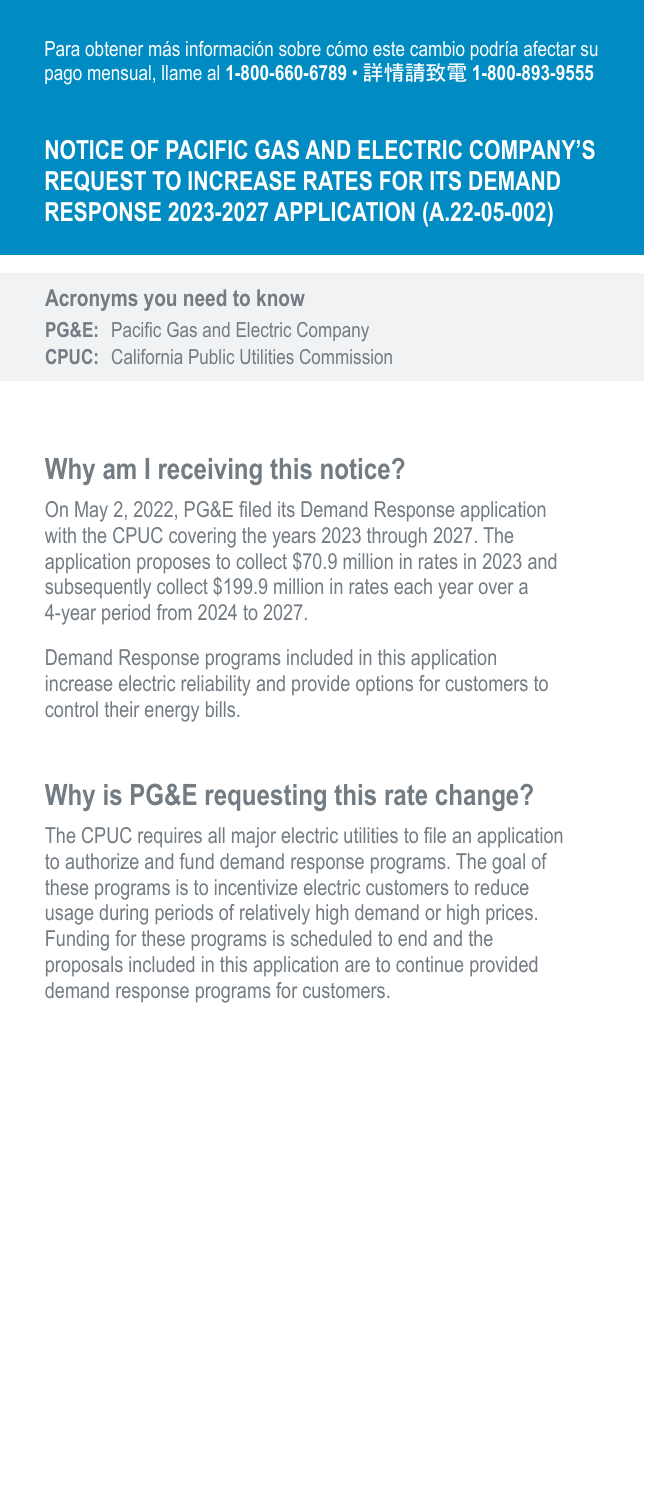## **How could this affect my monthly electric rates?**

Many customers receive bundled electric service from PG&E, meaning they receive electric generation, transmission and distribution services. A summary of the proposed rate impact for these customers is provided below.



### **PROPOSED ELECTRIC RATE INCREASE**

| <b>Customer Class</b>                       | Current<br>Average<br>(¢/kWh)<br>as of 3/1/2022 | Proposed<br>Average<br>(d/kWh)<br>as of 1/1/2024 | <b>Total</b><br>Change<br>(d/kWh) | Percentage<br>Change |
|---------------------------------------------|-------------------------------------------------|--------------------------------------------------|-----------------------------------|----------------------|
| <b>Bundled Service</b>                      |                                                 |                                                  |                                   |                      |
| <b>Residential</b>                          | 29.16                                           | 29.49                                            | 0.33                              | 1.1%                 |
| <b>Small Commercial</b>                     | 31.93                                           | 32.30                                            | 0.37                              | 1.2%                 |
| <b>Medium Commercial</b>                    | 29.75                                           | 29.99                                            | 0.24                              | 0.8%                 |
| Large Commercial                            | 25.73                                           | 25.93                                            | 0.19                              | 0.7%                 |
| <b>Streetlights</b>                         | 35.57                                           | 35.87                                            | 0.30                              | 0.8%                 |
| Standby                                     | 19.25                                           | 19.36                                            | 0.11                              | 0.6%                 |
| Agriculture                                 | 29.19                                           | 29.52                                            | 0.33                              | 1.1%                 |
| Industrial                                  | 20.08                                           | 20.16                                            | 0.08                              | 0.4%                 |
| <b>Average System</b><br><b>Rate Change</b> | 27.76                                           | 28.03                                            | 0.28                              | 1.0%                 |

The bill for a typical residential customer using 500 kWh per month would increase from \$165.35 to \$167.21 or 1.1%.

Direct Access and Community Choice Aggregation customers only receive electric transmission and distribution services from PG&E. On average, rates for services provided by PG&E to these customers would increase by 1.7% if this application is approved. DA providers and CCAs set their own generation rates. Check with your DA provider or CCA to learn how this would impact your overall bill.

Another category of nonbundled customers is Departing Load. These customers do not receive electric generation, transmission or distribution services from PG&E. However, these customers are required to pay certain charges by law or CPUC decision. On average, existing Departing Load customers would see a rate increase of 0.6%.

Actual impacts will vary depending on usage and are subject to CPUC regulatory approval.

## **How does the rest of this process work?**

This application will be assigned to a CPUC Administrative Law Judge who will consider proposals and evidence presented during the formal hearing process. The Administrative Law Judge will issue a proposed decision that may adopt PG&E's application, modify it, or deny it. Any CPUC Commissioner may sponsor an alternate decision with a different outcome. The proposed decision, and any alternate decisions, will be discussed and voted upon by the CPUC Commissioners at a public CPUC Voting Meeting.

Parties to the proceeding may review PG&E's application, including the Public Advocates Office. The Public Advocates Office is an independent consumer advocate within the CPUC that represents customers to obtain the lowest possible rate for service consistent with reliable and safe service levels. For more information about the Public Advocates Office, please call **1-415-703-1584**, email: **[PublicAdvocatesOffice@cpuc.ca.gov](mailto:PublicAdvocatesOffice@cpuc.ca.gov)**  or visit **[PublicAdvocates.cpuc.ca.gov](https://www.publicadvocates.cpuc.ca.gov/)**.